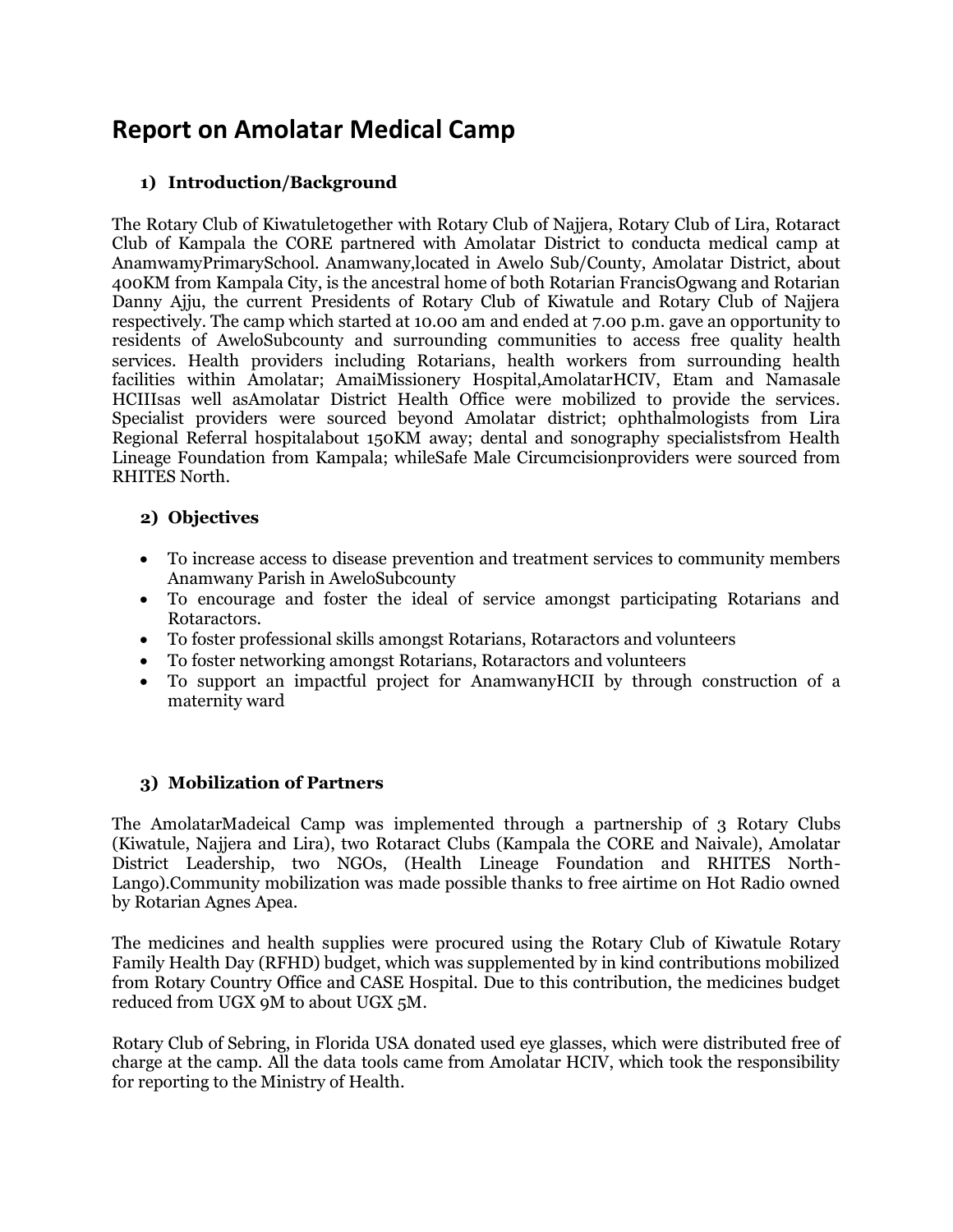| $\alpha$ between to the condition of the condition of the condition<br><b>Cadre</b> | <b>Total</b> |
|-------------------------------------------------------------------------------------|--------------|
| Doctors                                                                             | 5            |
| <b>Clinical Officers</b>                                                            | 10           |
| Nurses/Midwives                                                                     | 15           |
| Safe Male Circumcision Surgeons                                                     | 3            |
| <b>Dental Officers</b>                                                              | 5            |
| <b>Eye Officers</b>                                                                 |              |
| Laboratory Technologists                                                            | 5            |
| <b>Nursing Assistants &amp; Drivers</b>                                             | 5            |
| Radiographers/Sonography                                                            |              |
| <b>Total</b>                                                                        |              |

### **4) Service Providers/Health Workers Involved**

Rotary prefers to work with health workers from surrounding health facilities. In this regard37 health workers were mobilized from health facilities within Amolatar district, while the team that provided ophthalmic services was sourced from Lira Regional Referral Hospital. The reset of the service providers comprising of Rotarians, Rotaractors, guests and volunteers came from Kampala.

# **5) Statistics of Service Provided**

The services were offered under the following categories; General Clinic/OPD; Family Planning;HIV Counseling and Testing; Safe Male Circumcision; Eye; Dental;Laboratory and Cancer screening. A detailed gender breakdown of the service recipientsis as follows:

| <b>Service Area</b>                   | <b>Male</b>  | <b>Female</b> | <b>Total</b> |
|---------------------------------------|--------------|---------------|--------------|
| <b>General Patient Care/Screening</b> | 549          | 1,028         | 1,577        |
| Family Planning/Antenatal Care        | Ω            | 48            | 48           |
| Routine Immunization (children)       | 40           | 35            | 75           |
| <b>HIV Counselling and Testing</b>    | 36           | 63            | 99           |
| Safe Male Circumcision                | 7            | Ω             | 7            |
| <b>Dental Services</b>                | 36           | 108           | 144          |
| <b>Eye Clinic</b>                     | 112          | 138           | 250          |
| Laboratory services                   | 93           | 72            | 165          |
| Ultrasound scanning                   | $\mathbf{2}$ | 5             | Q            |
| Cancer screening                      | $\Omega$     | 92            | 92           |
| <b>Total</b>                          | 875          | 1,591         | 2,466        |

Most of the people served would have otherwise not been able to access the services, the majority being women who presented with intestinal worms, peptic ulcers and maternal conditions like pelvic inflammatory diseases. Out of the 92 women screened for cancer, 2 found with early stage cancer of the cervix and referred to Amai Hospital for crayotherapy.In spite of this being a highly malaria endemic area with frequent epidemics, only 12 patients presented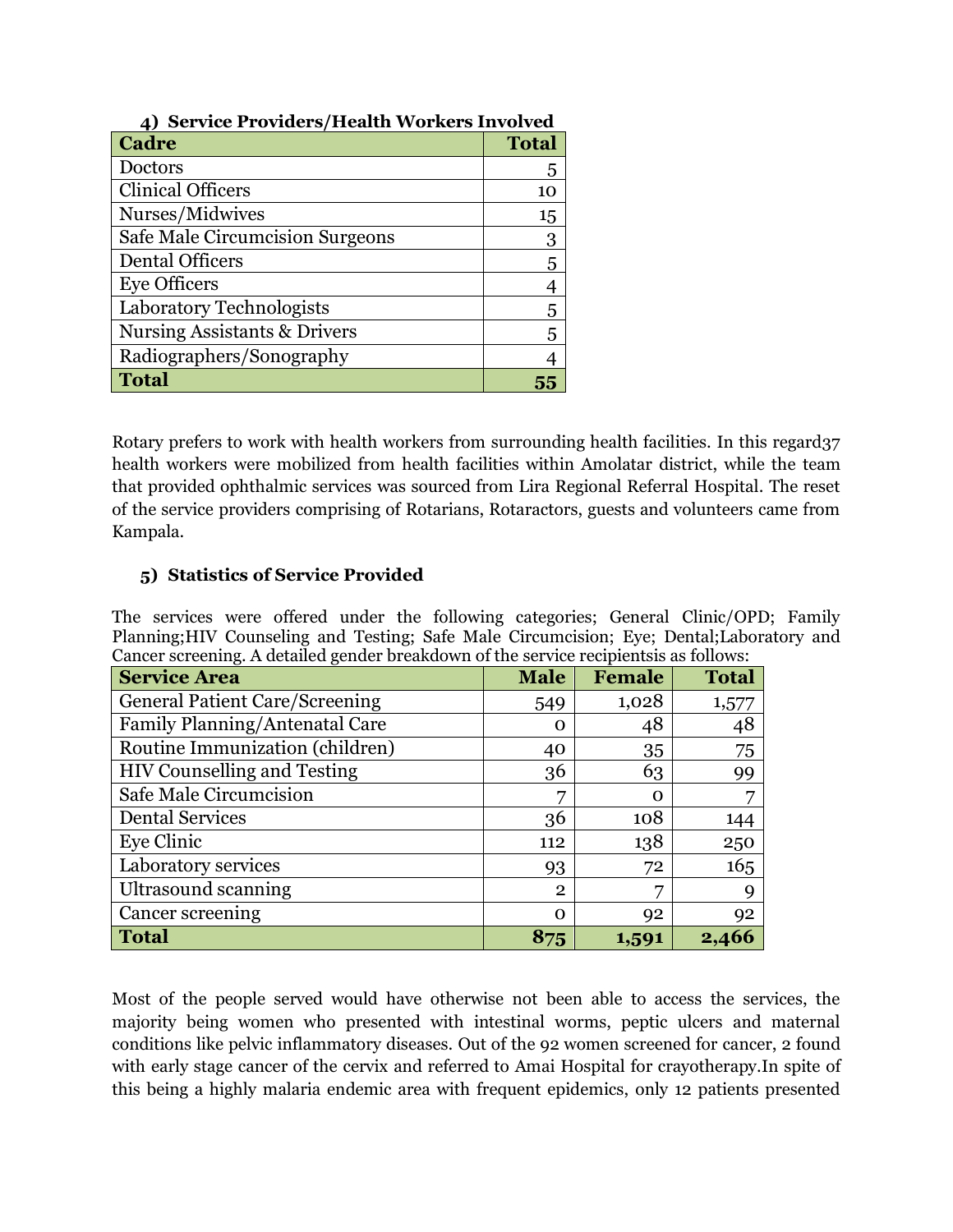with the disease indicating that there has been a drastic drop in the malaria burden probably due to the In-Door Residual Spraying (IDRS) and mass LLINs distribution campaigns.

## **Good Practice**

The medical team was accommodated in Amolatar District, as opposed to the Rotarians who got accommodated in Lira district and ended arriving at the venue after 11:00am.

Community Mobilization started early and was consistently sustained throughout the week of the camp, using the church and local village radios delivered in the local languages.Use of local radio for mobilization of communities was so effective that the numbers of clients were overwhelming as early as 8:00am.

There was widespread partner engagement which resulted into in kind contribution of drugs, eye glasses and health personnel from Rotary Country Office, Amolatar districtand other organizations.

Organizing the camp at Anamwany Primary School ensured there was sufficient infrastructure to accommodate the various clinics as well as sanitation facilities. Services like Safe Male Circumcision and cancer screening which required more privacy were performed at the nearby Anamwany HCII.

Registration of patients and records management was led by Amolatar district, which ensured that the services will be reported through the official national Health Management Information System. The locally sourced records officers needless to say,knew the local language, which made it easy to solicit and document all patient complaints.

### **Challenges:**

The turn up was overwhelming with patients arriving before 8:00am. The registration team and all the subsequent service stations were overwhelmed with people. This also resulted in the camp closing after 7:00pm andsome patients having to come back the following day to collect their medicines.

Accommodation facilities were limited in Amolatar, forcing the support teams to stay in Lira, 2- 3 hours' drive journey to the camp site.

Late confirmations of Rotarians and guests intending to participate at the medical camp, which delayed decision making about which vehicles to book/hire

Getting vehicles with sufficient capacity to transport the health workers and volunteers was challenging and confirmations were obtained at the last minute

The ultrasound equipment hired did not come with adaptors and other accessories necessary to tap power. Hence the generators hired failed to power the ultrasound machines and as such, only 9 clients wereserved.

### **Recommendations:**